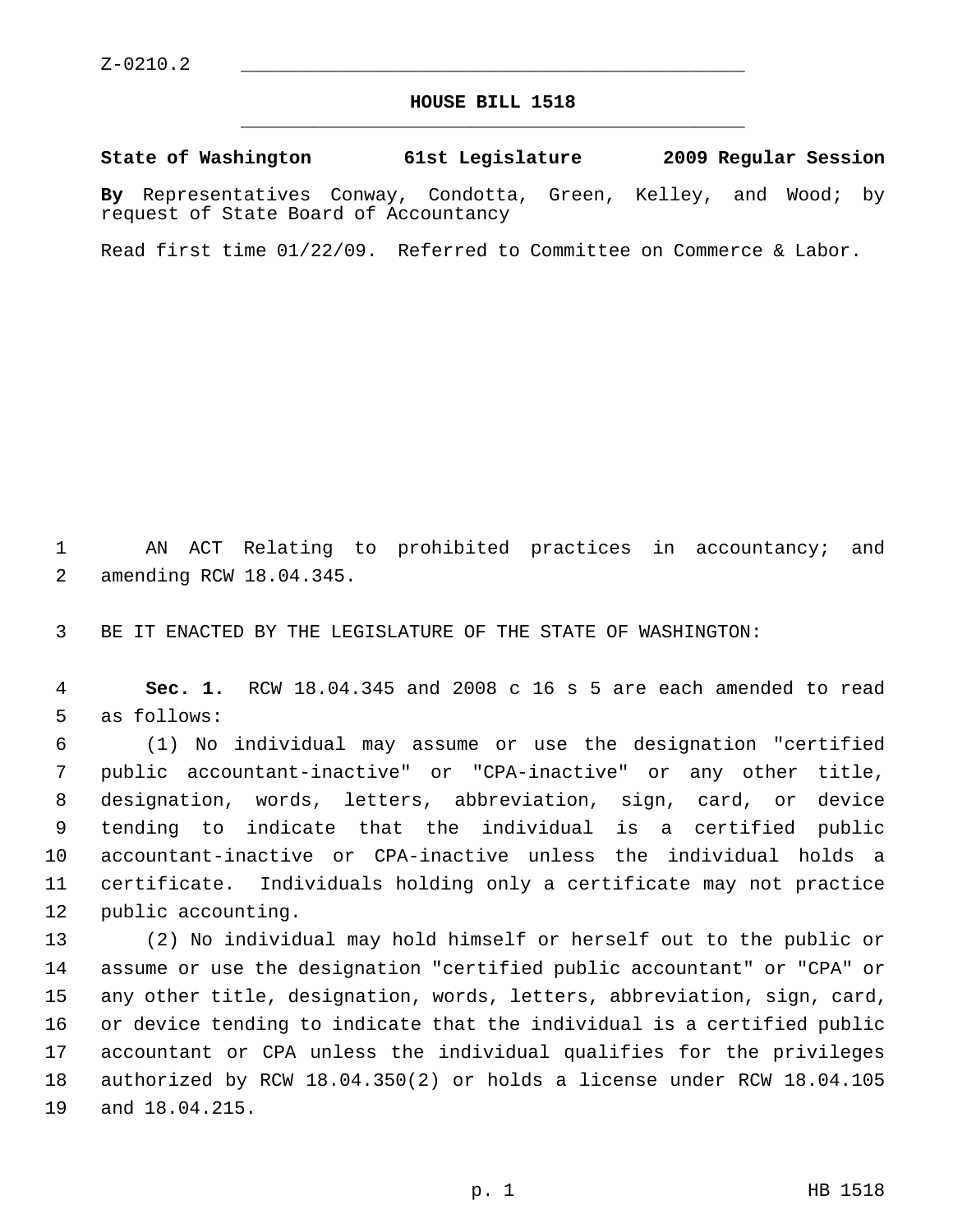1 (3) No firm with an office in this state may ((practice public 2 accounting in this state)) perform or offer to perform attest services 3 as defined in RCW 18.04.025(1) or compilation services as defined in 4 RCW 18.04.025(6) or assume or use the designation "certified public 5 accountant" or "CPA" or any other title, designation, words, letters, 6 abbreviation, sign, card, or device tending to indicate that the firm 7 is composed of certified public accountants or CPAs, unless the firm is 8 licensed under RCW 18.04.195 and all offices of the firm in this state 9 are maintained and registered under RCW 18.04.205.

10 (4) No firm may perform the services defined in RCW 18.04.025(1) 11 (a), (c), or (d) for a client with its home office in this state unless 12 the firm is licensed under RCW 18.04.195, renews the firm license as 13 required under RCW 18.04.215, and all offices of the firm in this state 14 are maintained and registered under RCW 18.04.205.

15 (5) No individual, partnership, limited liability company, or 16 corporation offering public accounting services to the public may hold 17 himself, herself, or itself out to the public, or assume or use along, 18 or in connection with his, hers, or its name, or any other name the 19 title or designation "certified accountant," "chartered accountant," 20 "licensed accountant," "licensed public accountant," "public 21 accountant," or any other title or designation likely to be confused 22 with "certified public accountant" or any of the abbreviations "CA," 23 "LA," "LPA," or "PA," or similar abbreviations likely to be confused 24 with "CPA."

25 (6) No licensed firm may operate under an alias, a firm name, 26 title, or "DBA" that differs from the firm name that is registered with 27 the board.

28 (7) No individual with an office in this state may sign, affix, or 29 associate his or her name or any trade or assumed name used by the 30 individual in his or her business to any report prescribed by 31 professional standards unless the individual holds a license to 32 practice under RCW 18.04.105 and 18.04.215, a firm holds a license 33 under RCW 18.04.195, and all of the individual's offices in this state 34 are registered under RCW 18.04.205.

35 (8) No individual licensed in another state may sign, affix, or 36 associate a firm name to any report prescribed by professional 37 standards, or associate a firm name in conjunction with the title 38 certified public accountant, unless the individual: